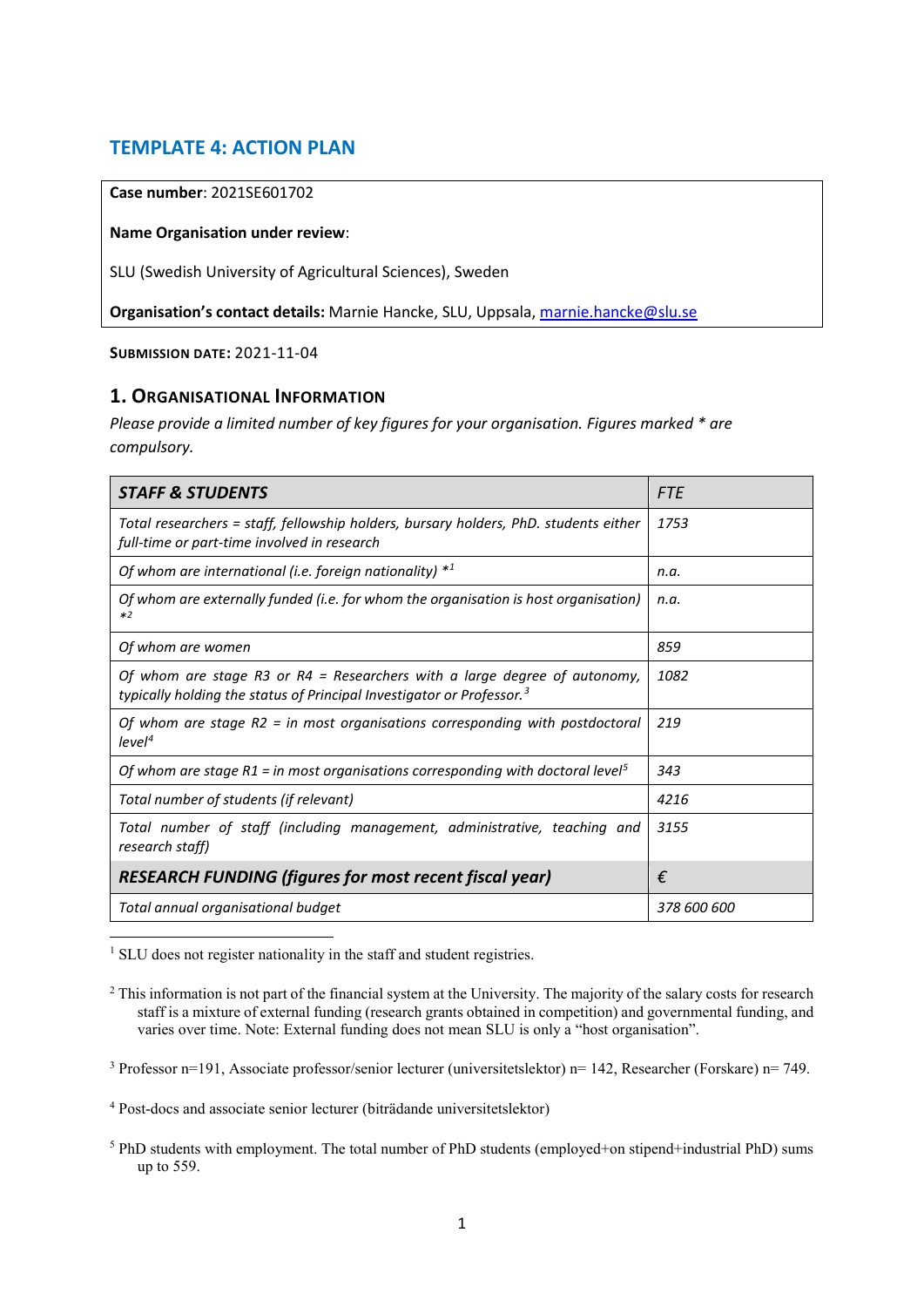| <b>ORGANISATIONAL PROFILE</b> (a very brief description of your organisation, max. 100 words)                                                       |                    |  |  |  |
|-----------------------------------------------------------------------------------------------------------------------------------------------------|--------------------|--|--|--|
| Annual funding from private, non-government sources, designated for research                                                                        | <i>13 900 000</i>  |  |  |  |
| Annual competitive government-sourced funding (designated for research, obtained<br>in competition with other organisations - including EU funding) | <i>83 400 000</i>  |  |  |  |
| Annual organisational direct government funding (designated for research)                                                                           | <i>123 700 000</i> |  |  |  |

SLU plays a key role in development for sustainable life, based on science and education. SLU conducts education, research and environmental monitoring and assessment in collaboration with society at large. Through our focus on the interaction between humans, animals and ecosystems and the responsible use of natural resources, we contribute to sustainable societal development and good living conditions on our planet. SLU is a research intensive university, 70% of the turnover goes to research and doctoral education. Our scientist contribute to >1600 scientific articles each year, of which > 75 % are co-published with universities in other countries, and are thus among the most cited within our prioritised scientific fields.

### **2. STRENGTHS AND WEAKNESSES OF THE CURRENT PRACTICE:**

Please provide an overview of the organisation in terms of the current strengths and weaknesses of the current practice under the four thematic headings of the Charter and Code at your organization.

| Thematic heading of the                    | <b>STRENGTHS and WEAKNESSES</b>                                                                      |
|--------------------------------------------|------------------------------------------------------------------------------------------------------|
| <b>Charter and Code</b>                    |                                                                                                      |
|                                            |                                                                                                      |
|                                            |                                                                                                      |
| <b>Ethical and professional</b><br>aspects | free text maximum 500 words<br>SLU cares about academic freedom and integrity and the organisation's |
|                                            | common fundamental values provide guidance in everyday life, by                                      |
|                                            | describing what the starting point for your activity is, for contacts with                           |
|                                            | the outside world, and how we behave towards each other and others.                                  |
|                                            | All SLU employees are included in these values. The fundamental                                      |
|                                            | values are:                                                                                          |
|                                            | scientific approach<br>٠                                                                             |
|                                            | creativity<br>٠                                                                                      |
|                                            | openness<br>٠                                                                                        |
|                                            | responsibility.<br>٠                                                                                 |
|                                            | In addition to these four fundamental values, there are six fundamental                              |
|                                            | principles for national authorities SLU has to follow:                                               |
|                                            | democracy<br>٠                                                                                       |
|                                            | legality<br>٠                                                                                        |
|                                            | objectivity, factuality and equal treatment<br>٠                                                     |
|                                            | free formation of opinions<br>٠                                                                      |
|                                            | respect<br>٠                                                                                         |
|                                            | efficiency and service.<br>٠                                                                         |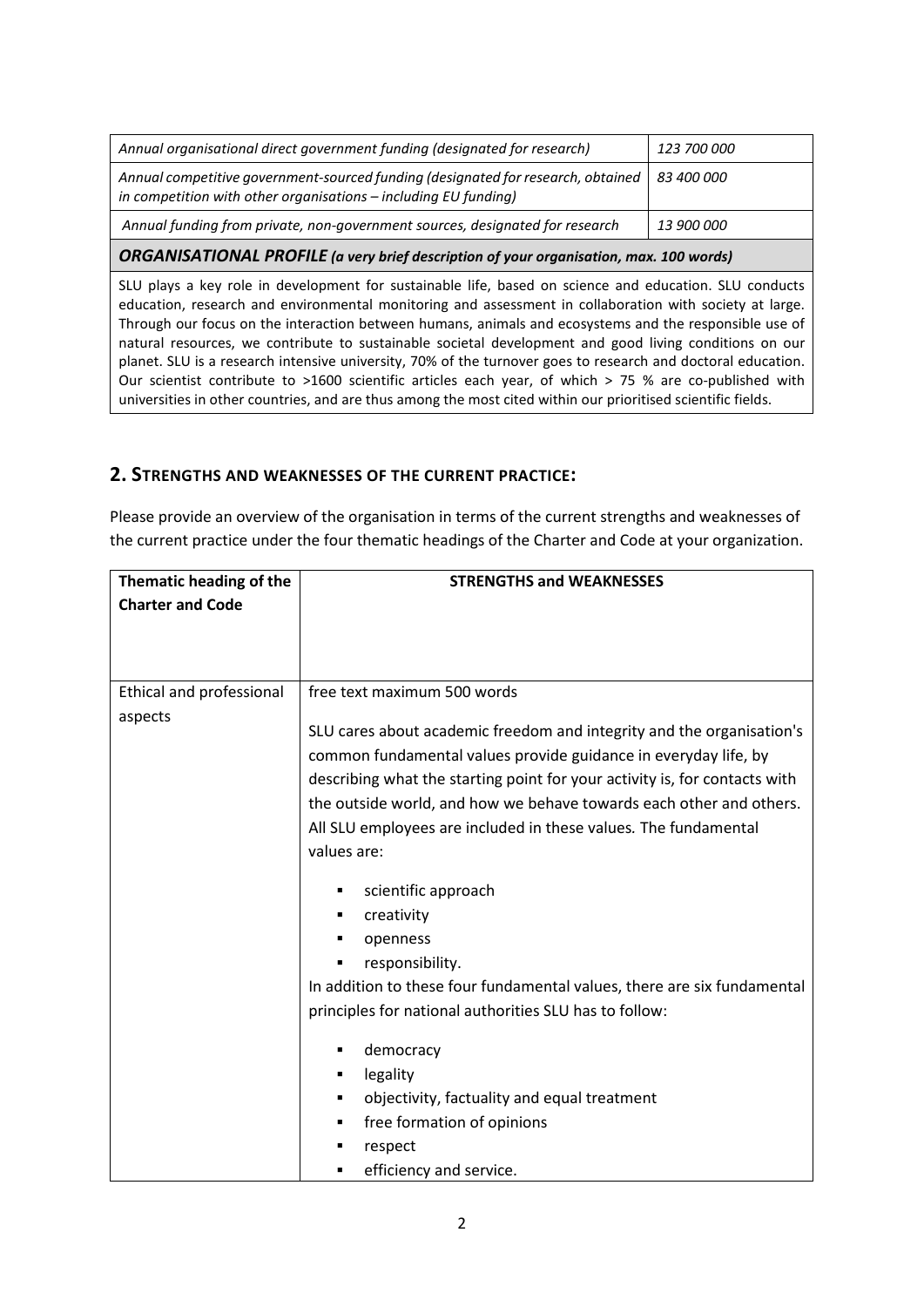|                 | Strengths: The gap-analysis reveals that SLU's strength lies in the fact<br>that all aspects mentioned under this thematic heading are regarded as<br>fully implemented.<br>Weaknesses: A general development area is to translate all relevant<br>documents into English in order to move towards a situation where<br>bilingual communication contributes to better integration of all staff<br>and students in faculty activities.<br>Regarding the thematic heading Ethical and professional aspects, SLU<br>has currently no central board responsible for handling issues of<br>misuse of ethical practices or Codes of Ethics.                                                                                                                                                                                                                                                                                                    |
|-----------------|------------------------------------------------------------------------------------------------------------------------------------------------------------------------------------------------------------------------------------------------------------------------------------------------------------------------------------------------------------------------------------------------------------------------------------------------------------------------------------------------------------------------------------------------------------------------------------------------------------------------------------------------------------------------------------------------------------------------------------------------------------------------------------------------------------------------------------------------------------------------------------------------------------------------------------------|
| Recruitment and | free text maximum 500 words                                                                                                                                                                                                                                                                                                                                                                                                                                                                                                                                                                                                                                                                                                                                                                                                                                                                                                              |
| selection       | Strengths: The gap-analysis reveals that SLU's current strength lies in all<br>aspects mentioned under this thematic heading as they are regarded<br>as fully implemented (except for the aspect Recognition of mobility<br>experience). The transition to an e-recruitment tool has increased<br>aspects of legal certainty during the recruitment process.                                                                                                                                                                                                                                                                                                                                                                                                                                                                                                                                                                             |
|                 | Over the last years, SLU has implemented a number of activities with<br>focus on equal recruitment. These activities are expected to lead to a<br>more even gender distribution among professors. SLU's strategy 2021-<br>2025 highlights that active and systematic work to promote a good<br>working environment, gender equality and equal opportunities are<br>important elements to increase SLU's attractiveness. The<br>harmonization of procedures and processes has created equal<br>opportunities across SLU.                                                                                                                                                                                                                                                                                                                                                                                                                  |
|                 | Weaknesses: Even if the goal of 52 % female professors, as set by the<br>government for 2021, might not be reached, continuous work aims at a<br>gender balance within a 40-60 % goal across all job categories. With 32<br>% female professors, SLU mirrors the national statistics for all HEI.<br>SLU's Academic Appointments Boards would benefit from engaging the<br>Division of Human Resources to a larger extent in the recruitment and<br>selection process of teachers and other research staff. SLU also needs<br>to develop common routines for the recruitment of research staff<br>except teachers. The recruitment of research staff is handled at<br>department level and make up the majority of recruitments. By<br>engaging the Division of Human Resources, Academic Appointments<br>Boards and departments would complement their expertise in<br>scientific and pedagogical assessment with valuable expertise on |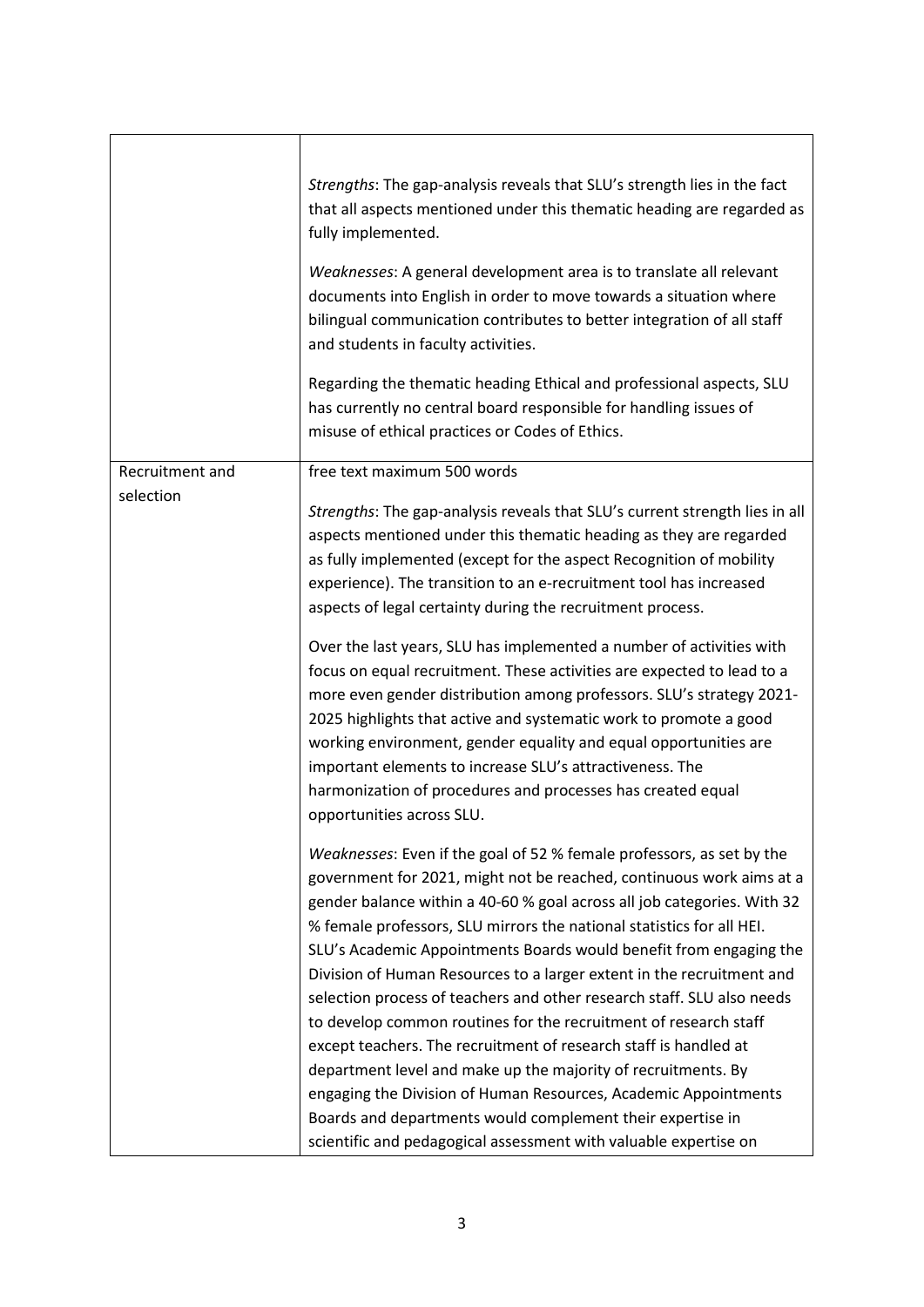|                    | recruitment and the assessment of soft values such as leadership and                                                                                                                                                                                                                                                                                                                                                                                                                                                                |
|--------------------|-------------------------------------------------------------------------------------------------------------------------------------------------------------------------------------------------------------------------------------------------------------------------------------------------------------------------------------------------------------------------------------------------------------------------------------------------------------------------------------------------------------------------------------|
|                    | interpersonal skills.                                                                                                                                                                                                                                                                                                                                                                                                                                                                                                               |
|                    | SLU should enhance the use of social media platforms for recruitment.                                                                                                                                                                                                                                                                                                                                                                                                                                                               |
|                    | SLU is not regularly including collaboration skills as a judging merit.                                                                                                                                                                                                                                                                                                                                                                                                                                                             |
|                    | SLU is currently not recognizing mobility as a judging merit.                                                                                                                                                                                                                                                                                                                                                                                                                                                                       |
|                    | SLU's information to early career researchers on aspects such as<br>employment, salary and social benefits is inadequate and not up to<br>date.                                                                                                                                                                                                                                                                                                                                                                                     |
| Working conditions | free text maximum 500 words                                                                                                                                                                                                                                                                                                                                                                                                                                                                                                         |
|                    | Strengths: The majority of all aspects mentioned under this thematic<br>heading are regarded as fully implemented at SLU. SLU offers<br>education in sustainable leadership in academia through the Division of<br>Human Resources. A well-developed organization for safety officers<br>secures safe working environment. SLU's strategy 2021-2025 focus<br>area "One SLU" points out the work to promote gender equality and<br>equal opportunities which helps to increase SLU's attractiveness as a<br>university and employer. |
|                    | Weaknesses: The strategy 2021-2025 outlines the importance of SLU<br>being proactive in its systematic work aimed at preventing ill health<br>and accidents, combatting discrimination, and promoting equal<br>opportunities for students and employees. In these efforts, it is<br>essential that SLU works against restrictive norms and power systems<br>linked to the grounds of discrimination.                                                                                                                                |
|                    | SLU's information available to early career researchers on aspects<br>regarding career development is inadequate and hard to find. For<br>doctoral students (R1), post-docs (R2) and researchers access to career<br>advice is incoherent and often based on personal initiatives.<br>Furthermore, there is no common policy that regulates co-authorship.<br>Regarding value of mobility see Weaknesses under Recruitment and<br>selection.                                                                                        |
| Training and       | free text maximum 500 words                                                                                                                                                                                                                                                                                                                                                                                                                                                                                                         |
| development        | Strengths: SLU strategy 2021-2025 emphasizes the importance of<br>providing internal learning opportunities which allow staff (and<br>students) to share good examples, learn from each other and work<br>together as "One SLU".                                                                                                                                                                                                                                                                                                    |
|                    | The gap-analysis demonstrates that SLU's current strength lies in all<br>aspects mentioned under this thematic heading as they are regarded                                                                                                                                                                                                                                                                                                                                                                                         |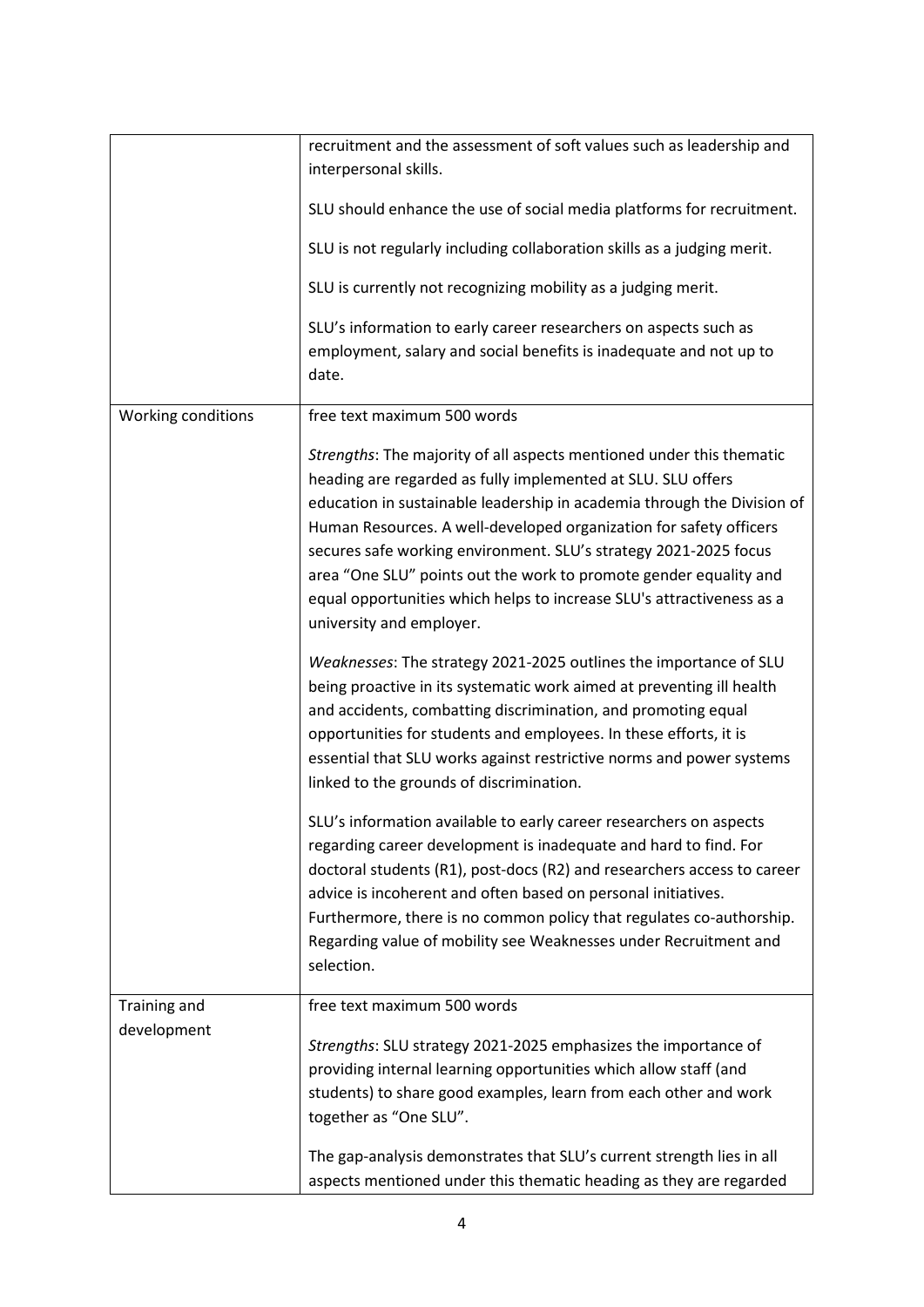| as fully implemented. SLU has since the external evaluation "Quality  |
|-----------------------------------------------------------------------|
| and Impact" in 2009 allocated specific resources to and conducted     |
| training in sustainable leadership in academia. Separate courses are  |
| offered in leadership and management, respectively. All staff can     |
| contact the Forum for career development at SLU (FOCUS) aiming at     |
| making better use of and develop the skills and resources that exist  |
| among SLU employees. However, aspects of an academic career are       |
| not covered and an action is therefore proposed to meet that gap.     |
| Weaknesses: There is no structure for post-doc mentorship.            |
|                                                                       |
| Supervision and training depend on initiatives at departments or from |
| senior researchers.                                                   |
|                                                                       |

## **3. ACTIONS**

The Action Plan and HRS4R strategy must be published on an easily accessible location of the organisation's website.

Please provide the web link to the organisation's HR Strategy dedicated webpage(s):

\*URL:

Please fill in a sum up list of all individual actions to be undertaken in your organisation's HRS4R to address the weaknesses or strengths identified in the Gap-Analysis:

| <b>Proposed ACTIONS</b>                                                                                                                                                                                                                                              | <b>GAP</b><br>Principle(s)               | <b>Timing (at least</b><br>by year's<br>quarter/semester) | <b>Responsible</b><br>Unit | Indicator(s)<br>Target(s)                                                                     |
|----------------------------------------------------------------------------------------------------------------------------------------------------------------------------------------------------------------------------------------------------------------------|------------------------------------------|-----------------------------------------------------------|----------------------------|-----------------------------------------------------------------------------------------------|
| Free text -100 words max                                                                                                                                                                                                                                             | Retrieved from<br>the<br>GAP<br>Analysis |                                                           |                            |                                                                                               |
| Translate<br>documents<br>1.<br>and websites only available<br>in Swedish pointed out in<br>gap analysis to English;<br>Översätt<br>dokument<br>och<br>webbsidor<br>finns<br>som<br>enbart på svenska och som<br>utpekade<br>finns<br>gap<br>analysen till engelska. | all                                      | Q4 2023                                                   | Vice-chancellors<br>office | Documents and websites<br>available in English<br>Dokument och webbsidor<br>finns på engelska |
| 2. Investigate how to<br>further proceed in the                                                                                                                                                                                                                      | $\overline{a}$                           | Q4 2023                                                   | Vice-Chancellor            | Vice-Chancellor's decision<br>board<br>ethics<br>and<br>on                                    |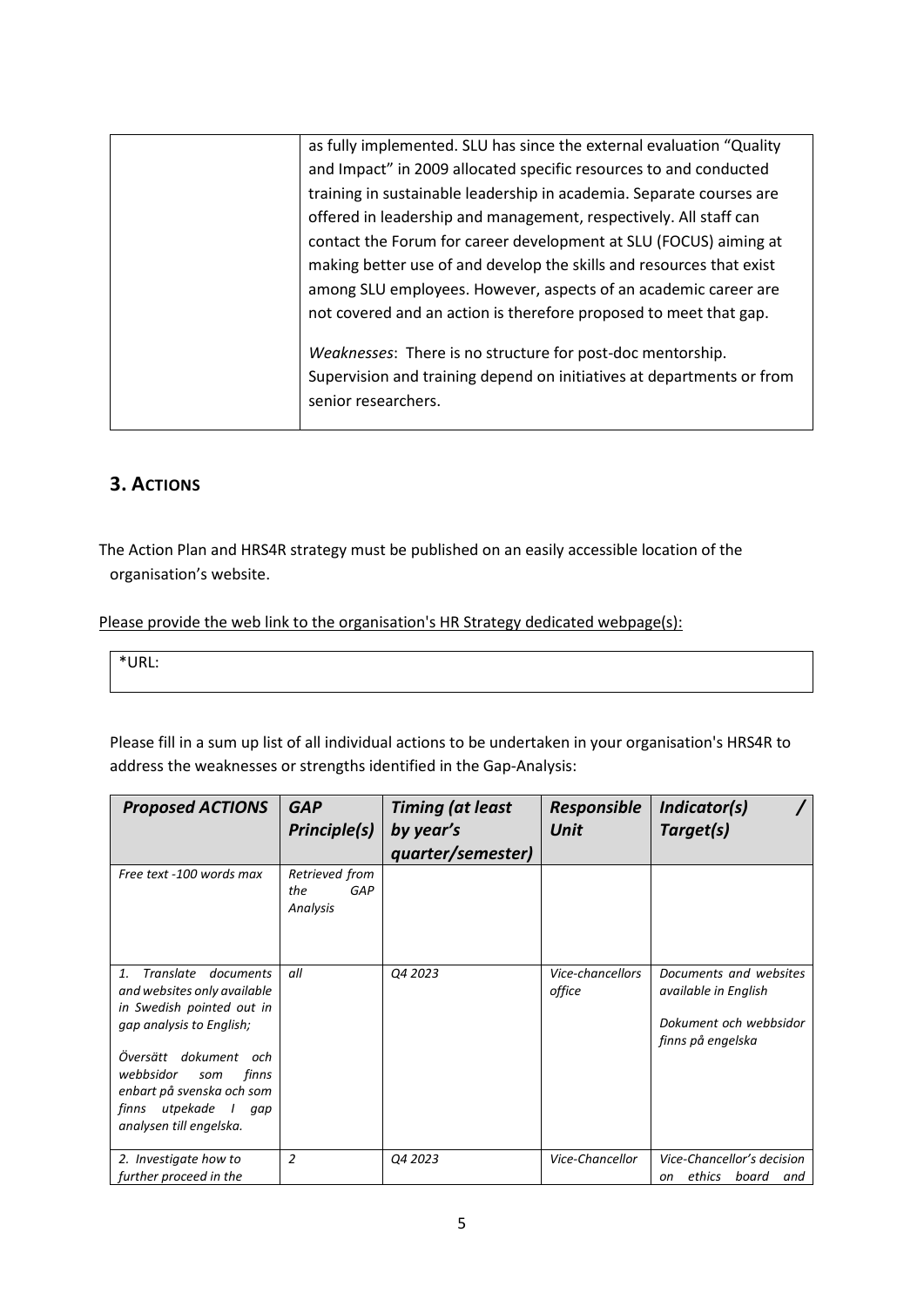| establishment of a central<br>Ethics board.<br>Utreda fortsatt process för<br>inrättande av en central                                                                                                                        |    |         |           | Delegation<br>revised<br>οf<br>Authority                                                                                                                                      |
|-------------------------------------------------------------------------------------------------------------------------------------------------------------------------------------------------------------------------------|----|---------|-----------|-------------------------------------------------------------------------------------------------------------------------------------------------------------------------------|
| etiknämnd.                                                                                                                                                                                                                    |    |         |           |                                                                                                                                                                               |
| 3. Revise the Staff policy                                                                                                                                                                                                    | 3  | Q2 2023 | HR        | Staff policy is revised                                                                                                                                                       |
| Revidera personalpolicyn                                                                                                                                                                                                      |    |         |           | Personalpolicyn<br>är<br>reviderad                                                                                                                                            |
| 4. Launch of in-house training in competency based recruitment; Utbildning i kompetensbaserad rekrytering                                                                                                                     |    |         |           |                                                                                                                                                                               |
| 4.1 All board members of<br>the Academic<br>Appointments Board (incl<br>substitutes)<br>Lärarförslagsnämndens<br>alla ledamöter och<br>suppleanter                                                                            | 13 | Q3 2021 | HR        | of<br>Number<br>board<br>members<br>who<br>participated<br>the<br>in<br>trainings (incl substitutes)<br>ledamöter<br>Antal<br>och<br>suppleanter som deltog I<br>utbildningen |
| 4.2 Academic<br><b>Appointments Board</b><br>members, including<br>substitutes in the<br>beginning of their<br>mandate period (a new<br>mandate period starts<br>2022-07-01) as well as<br>faculty administrative<br>officers | 13 | 02 2022 | <b>HR</b> | of<br>Number<br>board<br>members<br>(incl<br>substitutes)<br>who<br>participated<br>the<br>in<br>trainings                                                                    |
| Lärarförslagsnämndens<br>ledamöter och suppleanter<br>har fått utbildning i början<br>av en ny mandatperiod (ny<br>mandatperiod börjar<br>2022-07-01), även<br>fakultetshandläggare.                                          |    |         |           | ledamöter<br>Antal<br>och<br>suppleanter<br>har<br>som<br>deltagit i utbildningen,<br>även<br>fakultetshandläggare                                                            |
| 4.3 Heads of Department<br>and recruiting managers                                                                                                                                                                            | 13 | Q2 2022 | ΗR        | Number of Heads<br>οf<br>Department<br>and<br>recruiting managers who<br>participated<br>the<br>in<br>trainings                                                               |
| Prefekter och rekryterande<br>chefer                                                                                                                                                                                          |    |         |           | Antalet prefekter<br>och<br>rekryterande chefer som<br>har deltagit i utbildningen                                                                                            |
| 4.4 HR staff                                                                                                                                                                                                                  | 13 | Q4 2021 | HR        | Number of HR staff who<br>participated<br>the<br>in                                                                                                                           |
| <b>HR</b> personal                                                                                                                                                                                                            |    |         |           | trainings<br>Antalet HR personal som<br>har deltagit i utbildningen                                                                                                           |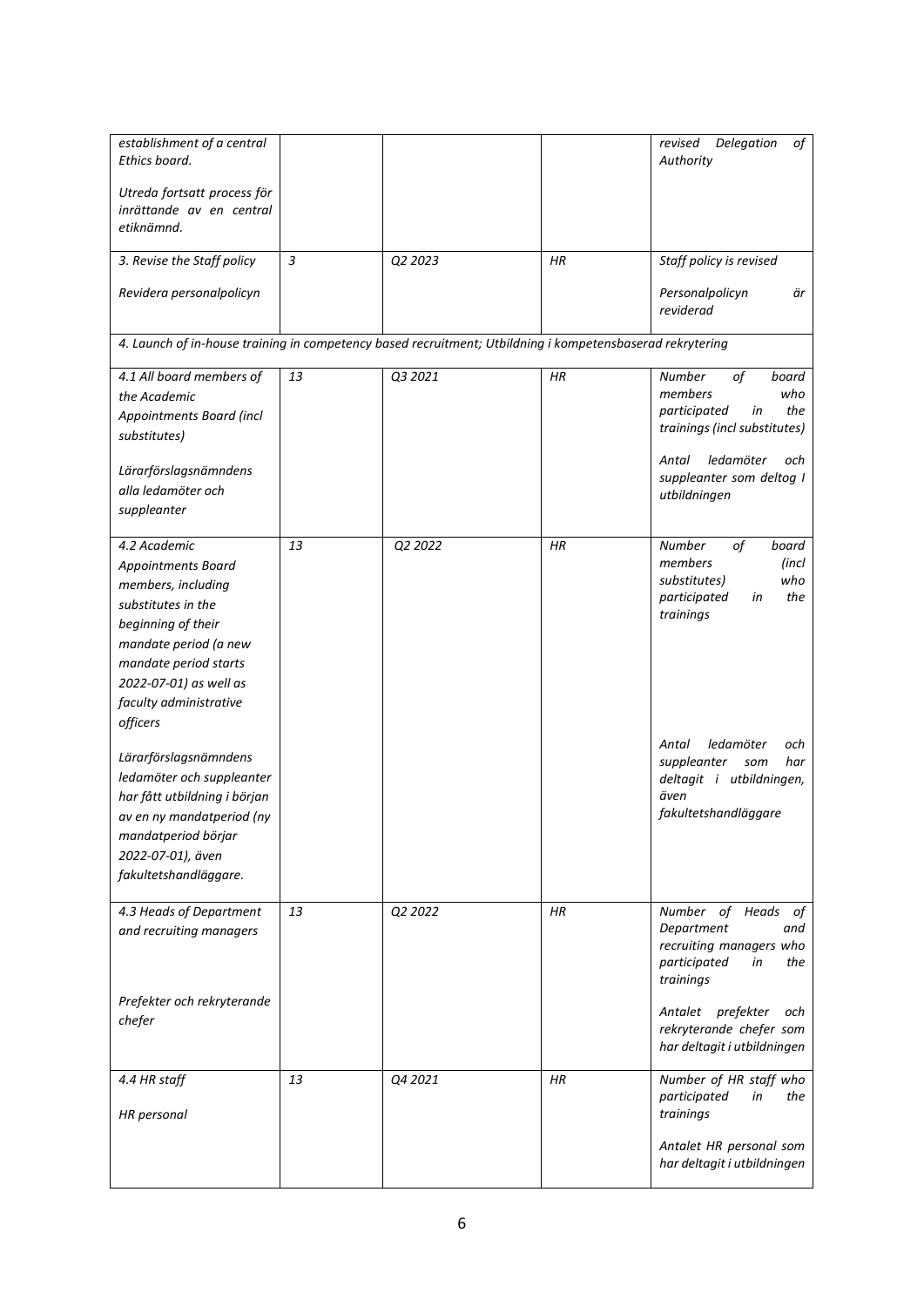| 5. Investigation on needs<br>(process support/tools) of<br>HR related support to the<br>a) Academic Appointments<br>Boards (R2-R4)<br>b) Heads of Departments<br>$(R1+R2)$<br>c) departments for all<br>kinds of research staff<br>Utredning om behov av<br>HR-relaterad stöd<br>(process/verktyg) till<br>a) lärarförslagsnämnder<br>$(R2-R4)$<br>b) Prefekter (R1+R2)<br>c) institutioner för övriga<br>anställningar som forskare | 13       | Q4 2023            | HR                                                        | Report available with<br>suggestions for further<br>actions<br>Rapport tillgängligt med<br>förslag på framtida<br>aktiviteter                                                                                        |
|--------------------------------------------------------------------------------------------------------------------------------------------------------------------------------------------------------------------------------------------------------------------------------------------------------------------------------------------------------------------------------------------------------------------------------------|----------|--------------------|-----------------------------------------------------------|----------------------------------------------------------------------------------------------------------------------------------------------------------------------------------------------------------------------|
| Develop<br>6.<br>coherent<br>information<br>on<br>recruitment applicable to<br>staff categories that are<br>not handled by Academic<br>Appointments Board<br>Utveckla<br>sammanhängande<br>information för rekrytering<br>av personalkategorier som<br>inte<br>hanteras<br>av<br>lärarförslagsnämnder.                                                                                                                               | 12       | Q4 2023            | HR                                                        | Coherent information<br>available on SLU's staff<br>web<br>Sammanhängande<br>information finns<br>tillgängligt på<br>medarbetarwebben                                                                                |
| Develop<br>policy<br>7.<br>а<br>regarding publication of<br>advertisements<br>on<br>platforms including social<br>media (employer branding<br>project)<br>Utveckla en policy för<br>publicering av annonser på<br>olika plattformar och som<br>omfattar sociala medier<br>Develop<br>policy<br>8.<br>$\boldsymbol{a}$                                                                                                                | 13<br>13 | Q4 2023<br>Q4 2023 | $HR + Division of$<br>Communication<br>$HR + Division of$ | Policy document<br>available<br>Number of<br>advertisements published<br>on identified platforms<br>Policydokument<br>framtagen.<br>Antal annonser<br>publicerade på<br>identifierade plattformar<br>Policy document |
| regarding publication of<br>advertisements<br>for<br>research<br>staff<br>$(R1-R4)$                                                                                                                                                                                                                                                                                                                                                  |          |                    | Communication                                             | available                                                                                                                                                                                                            |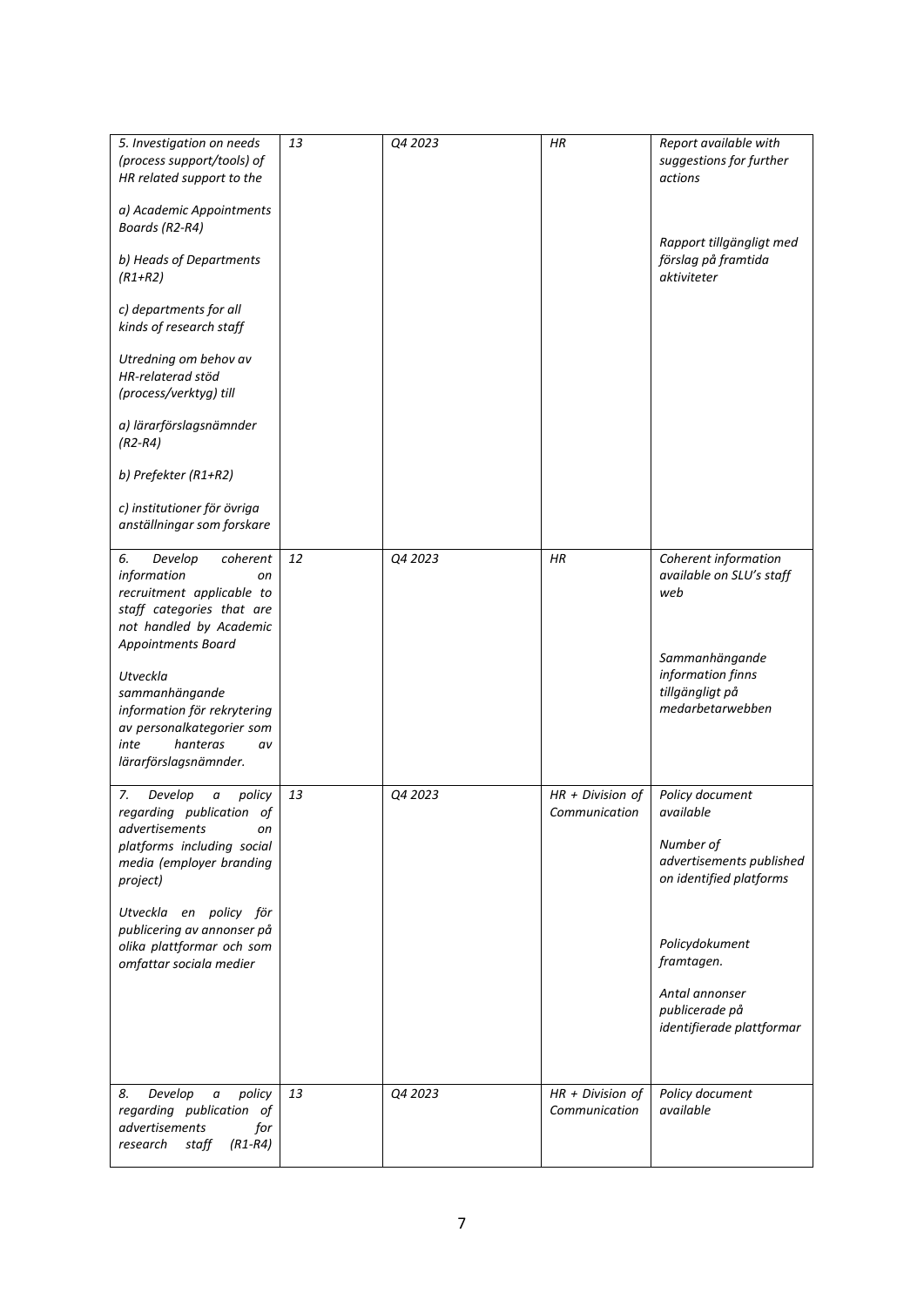| which includes publishing<br>on Euraxess webportal<br>Utveckla en policy för<br>publicering av annonser för<br>kategorin forskare (R1-R4),<br>som omfattar annonsering<br>på Euraxess webbsidan                                                                                                                               |            |         |                                                   | Number and share of<br>total of advertisements<br>published on Euraxess<br>Policydokument<br>framtagen<br>Antalet annonser och<br>andelen annonser som<br>publicerats på Euraxess.             |
|-------------------------------------------------------------------------------------------------------------------------------------------------------------------------------------------------------------------------------------------------------------------------------------------------------------------------------|------------|---------|---------------------------------------------------|------------------------------------------------------------------------------------------------------------------------------------------------------------------------------------------------|
| 9. Investigate the technical<br>prerequisites for automatic<br>publication<br>οf<br>advertisements via bridges<br>from e-recruitment tool<br>ReachMee<br>Undersök<br>tekniska<br>de<br>förutsättningar<br>för<br>en<br>automatiserad publicering<br>av annonser via bryggor<br>från ReachMee                                  | 13         | Q4 2023 | $HR + IT$                                         | Bridges in place<br>Bryggor på plats                                                                                                                                                           |
| 10. Revise advertisement<br>templates according<br>to<br>relevant section of the<br>toolkit<br>provided<br>by<br>Euraxess.<br>Revidera<br>annonsmallar<br>avseende relevanta avsnitt<br>i Euraxess verktygslåda                                                                                                               | 12         | Q2 2022 |                                                   | Advertisement templates<br>revised<br>Annonsmallar reviderade                                                                                                                                  |
| 11. Include aspects of<br>collaboration competency<br>development<br>staff<br>in<br>reviews and synchronise<br>with template for salary<br>dialogue<br><i>Inkludera</i><br>aspekter<br>av<br>samverkansförmågan<br>i<br>mallen<br>för<br>medarbetarsamtalet samt<br>synka med mallen för<br>lönesättande<br>samtal/lönesamtal | 16         | Q4 2021 | <b>HR</b><br>$\overline{+}$<br>Vice<br>chancellor | Revised version of staff<br>development reviews.<br>Mallen för<br>medarbetarsamtalet<br>reviderad                                                                                              |
| 12. Initiate discussion on<br>SLU's position regarding<br>mobility and its recognition<br>as a judging merit<br>diskussion<br>Initiera<br>en<br>SLU:s syn på<br>avseende<br>mobilitet<br>och<br>dess                                                                                                                          | 16, 18, 29 | Q2 2022 | ΗR<br>Vice<br>$\pmb{+}$<br>chancellor             | Discussion initiated<br>leading probably to a<br>revision of 'Appointment<br>procedures for teachers<br>at SLU' and 'The general<br>assessment criteria for<br>the appointment of<br>teachers' |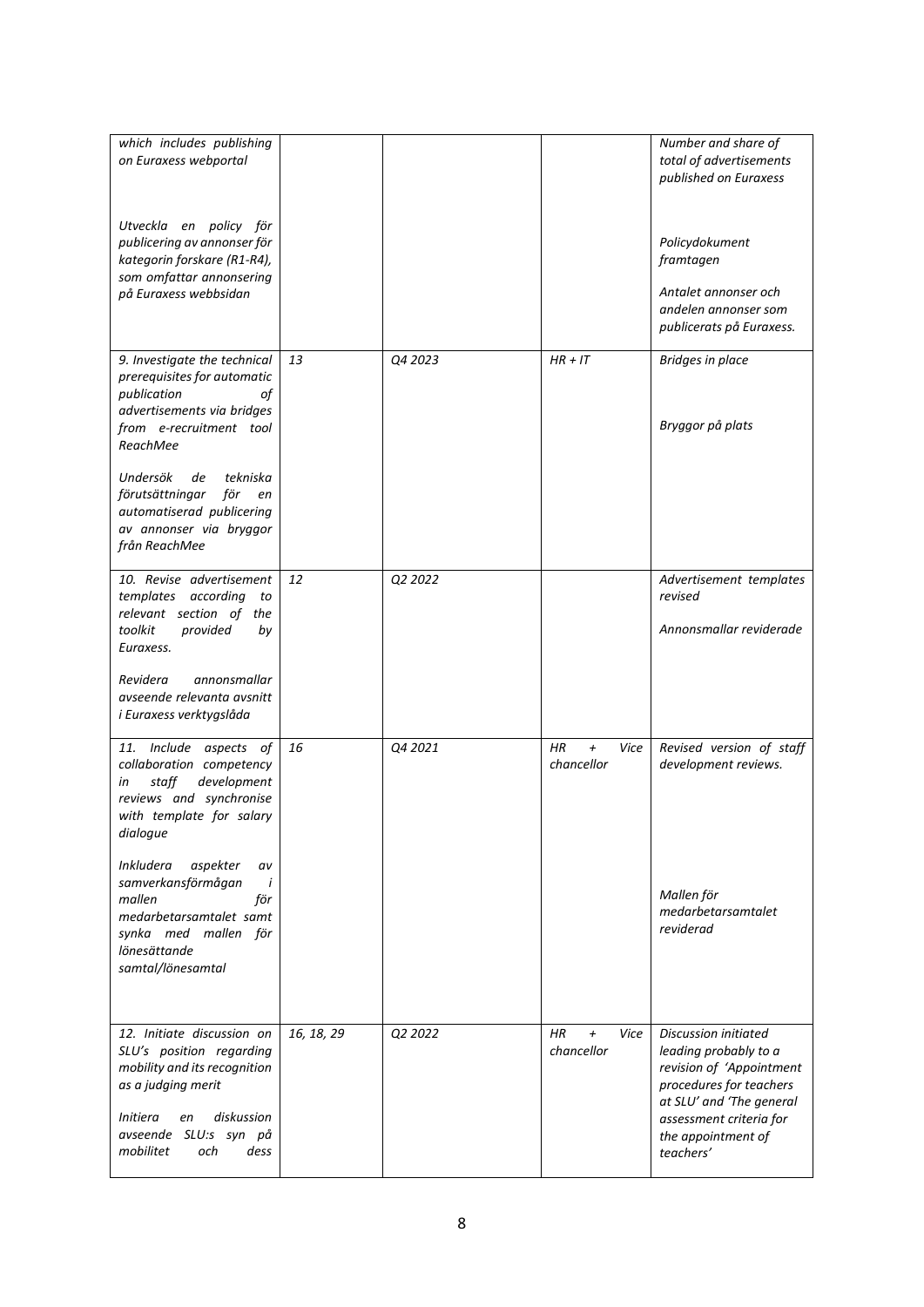| bedömningsgrund                                                                                                                                                                                                                                                                                                                                                                                |            |         |                                                                                                                   | långsiktigt kan leda till en<br>revision av<br>Anställningsordningen<br>och Allmänna<br>bedömningsgrunder                                      |
|------------------------------------------------------------------------------------------------------------------------------------------------------------------------------------------------------------------------------------------------------------------------------------------------------------------------------------------------------------------------------------------------|------------|---------|-------------------------------------------------------------------------------------------------------------------|------------------------------------------------------------------------------------------------------------------------------------------------|
| Support to early career researchers                                                                                                                                                                                                                                                                                                                                                            |            |         |                                                                                                                   |                                                                                                                                                |
| Develop<br>coherent<br>13.<br>information to early career<br>researchers<br>covering<br>aspects such as career<br>development,<br>employment, salary and<br>social benefits (in Swedish<br>and English)<br>Utveckla<br>sammanhängande<br>information till juniora<br>forskare rörande aspekter<br>karriärsteg,<br>som<br>anställning, lön och sociala<br>förmåner (på svenska och<br>engelska) | 25, 28, 30 | Q4 2023 | $HR + Division of$<br>Communication,<br>from<br>support<br>Office<br>Grants<br>regarding<br>career<br>development | Coherent<br>information<br>available on SLU's staff<br>web<br>Sammanhängande<br>information<br>finns<br>tillgängligt<br>рå<br>medarbetarwebben |
| 14. Investigation on needs<br>for mentorship of post-<br>docs<br>behoven<br>Utreda<br>för                                                                                                                                                                                                                                                                                                      | $36 + 37$  | Q4 2023 | HR                                                                                                                | Report available<br><b>Rapport finns</b>                                                                                                       |
| mentorskap för post-docs<br>Actions for post-docs on stipend                                                                                                                                                                                                                                                                                                                                   |            |         |                                                                                                                   |                                                                                                                                                |
|                                                                                                                                                                                                                                                                                                                                                                                                |            |         |                                                                                                                   |                                                                                                                                                |
| 15.<br>Investigation<br>on<br>conditions for post-docs on<br>stipend                                                                                                                                                                                                                                                                                                                           | 25         | Q4 2022 | <b>HR</b>                                                                                                         | available<br>Report<br>with<br>suggestions for further<br>actions                                                                              |
| Utredning om förhållanden<br>för<br>post-doc<br>med<br>stipendium                                                                                                                                                                                                                                                                                                                              |            |         |                                                                                                                   | Rapport tillgängligt med<br>förslag<br>framtida<br>рă<br>aktiviteter                                                                           |
| 16. Mapping of post-docs<br>on stipend as part of the<br>compilation<br>annual<br>(information available via<br>IDIS)                                                                                                                                                                                                                                                                          | 25         | Q4 2021 | HR+ Division of<br>planning                                                                                       | Information on how many<br>post docs stipend are at<br>SLU over time                                                                           |
| Kartläggning av post-doc<br>med stipendium som del av<br>den<br>årliga<br>sammanställningen<br>(information via IDIS)                                                                                                                                                                                                                                                                          |            |         |                                                                                                                   | Information<br>hur<br>om<br>manga post-doc<br>med<br>stipendium över tid                                                                       |
| 17.<br>Survey<br>why<br>on<br>departments accept post-<br>docs on stipend<br>Enkät<br>undersöker<br>som<br>varför institutionerna tar                                                                                                                                                                                                                                                          | 25         | Q2 2023 | $HR + Division of$<br>planning                                                                                    | Results from survey will<br>serve as background to<br>future actions                                                                           |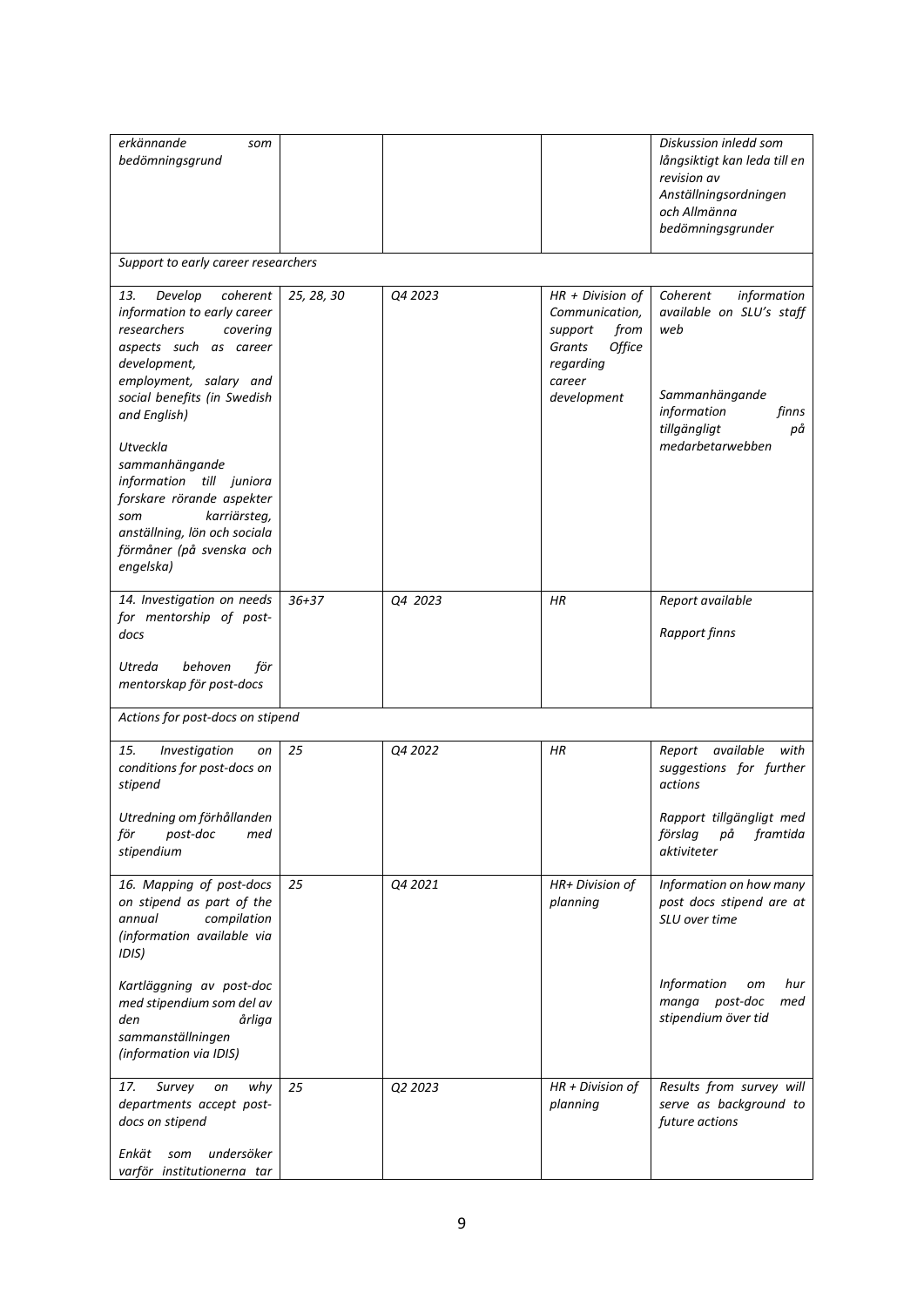| emot       | post-doc | med |  | Resultaten           | är  |
|------------|----------|-----|--|----------------------|-----|
| stipendium |          |     |  | utgångspunkten       | för |
|            |          |     |  | framtida aktiviteter |     |
|            |          |     |  |                      |     |

The establishment of an Open Recruitment Policy is a key element in the HRS4R strategy. Please also indicate how your organisation will use the Open, Transparent and Merit-Based Recruitment Toolkit and how you intend to implement/are implementing the principles of Open, Transparent and Merit-Based Recruitment. Although there may be some overlap with a range of actions listed above, please provide a short commentary demonstrating this implementation. If the case, please make the link between the OTM-R checklist and the overall action plan.

(free text, 1000 words maximum)

The principles of the Charter and Code in the area of recruitment are found to be either fully implemented or almost implemented. Based on the gap analysis and on our review of the OTM-R checklist, some areas have been identified where SLU would benefit from further improvement. These areas are within the following items of the OTM-R checklist:

**Item 1**. SLU does not have an explicitly named overarching OTM-R policy as such. However, relevant documents follow the principles of OTM-R compliant with Charter & Code. However, the SLU Staff policy (will be revised according to **Action Plan, action 3)** and the Appointment procedures for teachers at SLU embrace OTM-R policies. Additional documents provide further guidance for applicants and recruitment processes. Furthermore, by following Swedish law and regulations combined with agreements and policies, SLU offers attractive working conditions for researchers and ensures a process fulfilling the aims of OTM-R.

**Item 2**. SLU's policies implement OTM-R procedures and practices in the recruitment of teacher positions (professor, associate professor, associate senior lecturer). The recruitment processes for researchers, PhD students, post docs, lecturers (adjunkt in Swedish) are, however, not standardized and need to be formalized in guidelines. When developing guidelines for these staff categories the OTM-R toolkit will be used as guiding principle (see **Action Plan, action 6**). It will be investigated how expertise at the Division of Human Resources can meet the needs of support during the recruitment process at the level of Academic Appointments Board and Heads of Department (see **Action Plan, action 5**).

**Item 3.** Managers/Heads of Departments and members of Academic Appointments Boards are introduced to relevant documents at the beginning of their term of office and thus can be considered sufficiently trained. Competency based recruitment is about to be established as the means of recruiting (see **Action Plan, actions 4.1-4.4**).

**Item 4.** SLU would benefit from advertising at other online platforms besides the SLU staff web and Platsbanken (equivalent to Eures). To address this, a policy document regarding publication of advertisements on platforms including social media (employer branding project) will be developed. In addition, a policy document regarding advertising for research staff (R1-R4) which includes a standardized utilization of Euraxess, will be developed (see **Action Plan, actions 7-8**).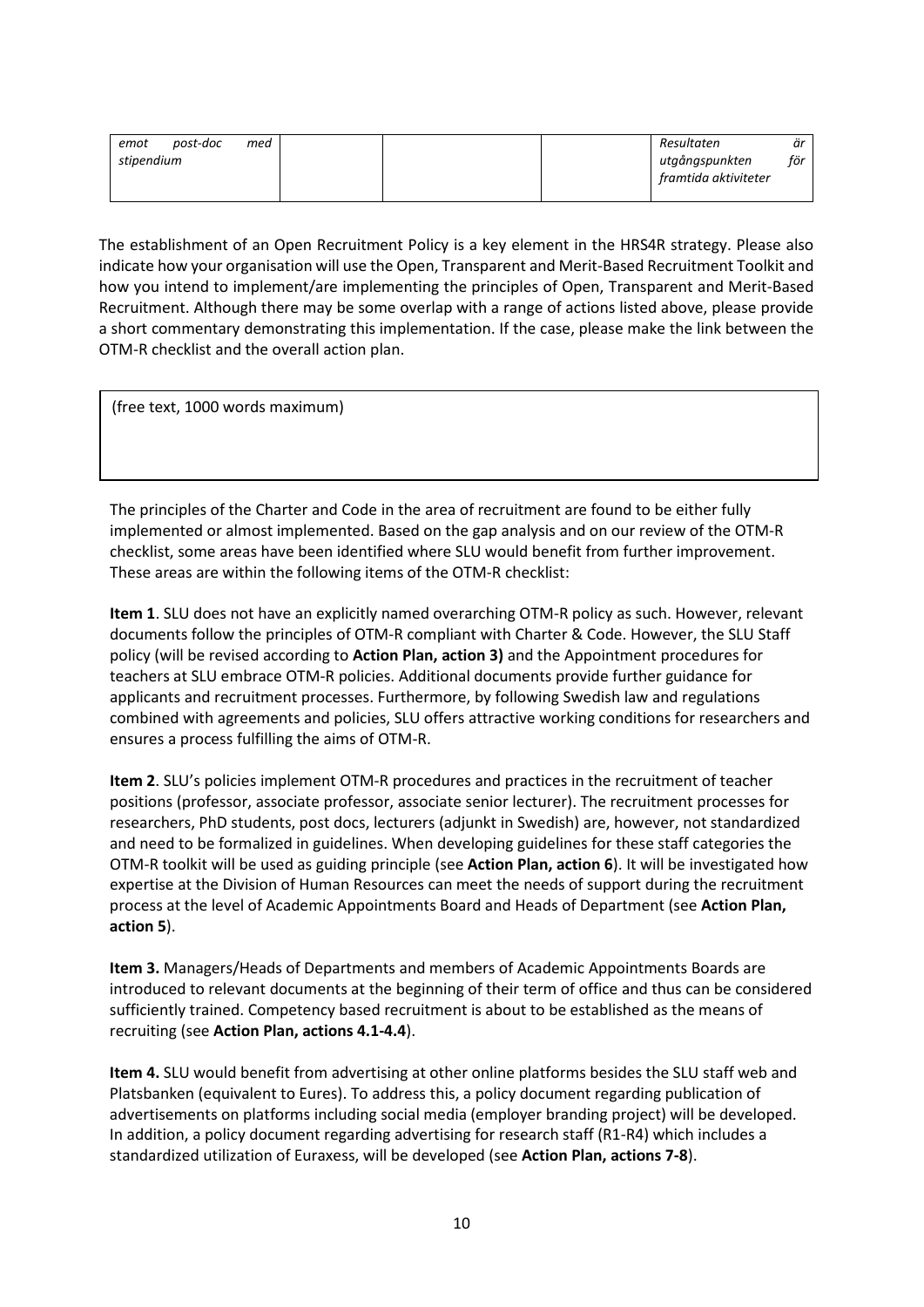**Item 6.** SLU works from many different angles in order to promote the message of being the given choice of employer.

**Item 7.** A general area of improvement is transparency, where some key information is not yet translated into English. Documents and websites identified in the gap-analysis not yet available in English will be translated following SLU's rules of what must be available in both languages (see **Action Plan, action 1**).

**Item 8.** Policy documents and procedures which embrace OTM-R policies are in line with policies to attract underrepresented groups. Competency based recruitment should lead to non-biased hiring and an increased share of underrepresented groups being recruited (see **Action Plan, actions 4.1- 4.4**).

**Item 9.** Policy documents and procedures that embrace OTM-R policies are in line with policies to provide attractive working conditions for researchers. Currently, information about career development and working conditions are scattered. Information needs to be structured so that it is easy to find (see **Action Plan, action 13**). Further actions to support early career researchers involve an investigation on needs for mentorship of post-docs (see **Action Plan, action 14**). Regarding postdocs on stipend, it has been identified that this group is beyond SLU's mandate to decide on unilaterally. Questions related to conditions for post-docs on stipend need to be addressed from the stipend givers and the legislative side. Routines for annual mapping of post-docs on stipend will reveal information about extent and trends. A survey will investigate the reasons behind departments accepting post-docs on stipend and will serve as a foundation for possible future actions (see **Action Plan, actions 15-17**).

**Item 11**. Templates for advertising positions are available in the e-recruitment tool ReachMee. Minor modifications are applied depending on the specific needs of the faculty. However, guidelines for advertising positions are not yet available and it is currently decided by the departments in which forums to advertise. A common policy would improve branding of SLU and increase visibility in a European and wider international context (see **Action Plan, actions 7-9**).

**Item 12.** SLU includes references or links to almost all the elements foreseen in the relevant section of the toolkit, Advertising and application phase in job advertisements. However, additional references/links should be included in templates, such as information about entitlements (benefits), professional development opportunities, career development prospects and to SLU's equal opportunities policy (see **Action Plan, action 10**).

**Item 13.** SLU would benefit from increasing its exposure and visibility on other online publication platforms except the SLU staff web and Platsbanken (equivalent to Eures). A policy document regarding publication of advertisements on platforms including social media (ongoing employer branding project) is an action that will address this. Also, a policy document regarding publication of advertisements for research staff (R1-R4) which includes utilization of Euraxess will be developed (see **Action Plan, actions 7-9**).

#### **Item 14.** See above.

**Item 19.** The "General assessment criteria for the appointment of teachers" serves as a guideline for Academic Appointments Boards in judging merit. According to the action plan SLU will translate and publish internal steering documents into English and create a comprehensive webpage that gives an overview of OTM-R at SLU. Also, SLU is currently updating the guidelines for the appointment of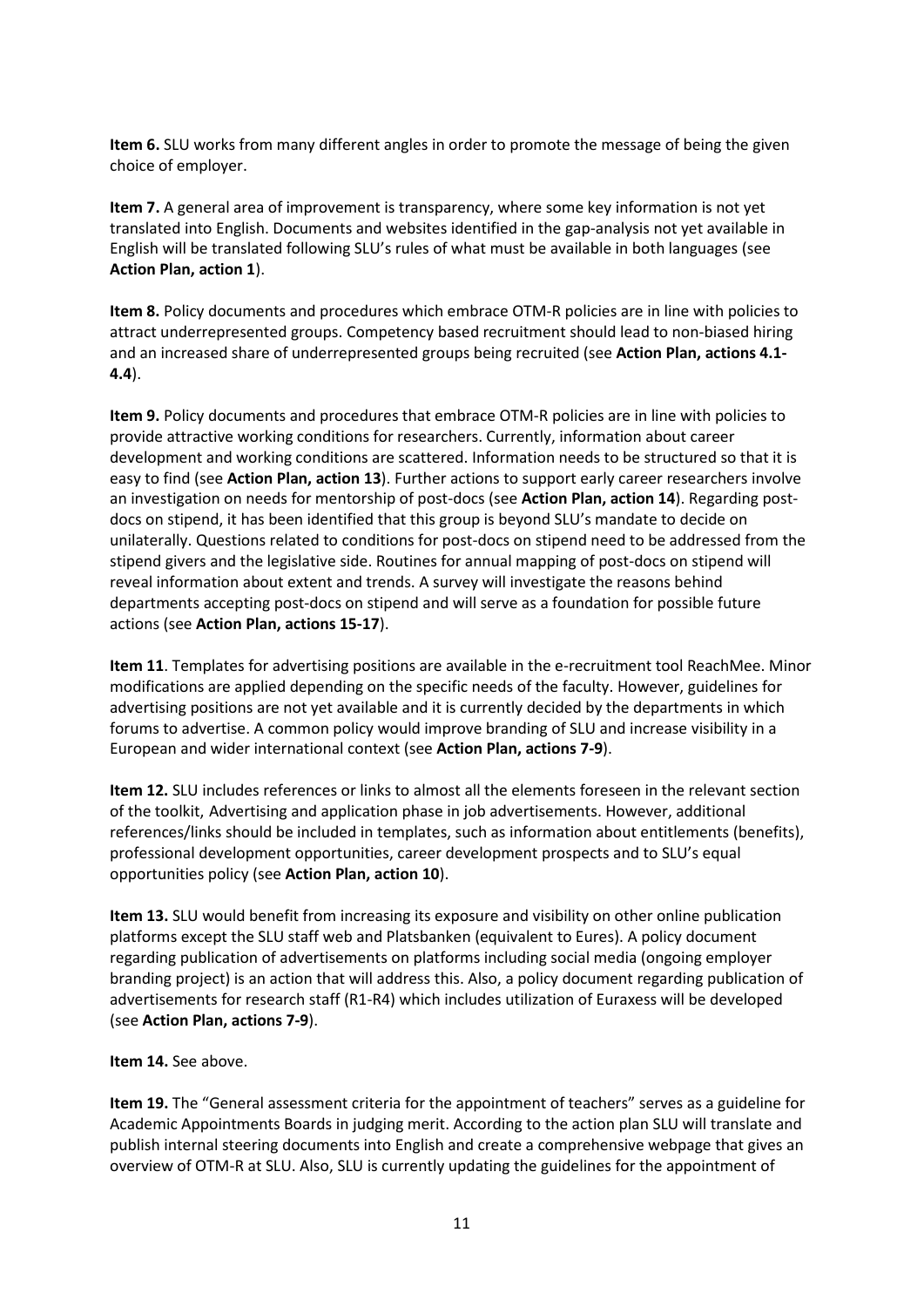teachers. Since the updated appointment procedure is widening the concept of merits and skills it is also important to discuss how to evaluate merits in the areas of collaboration skills and mobility (see **Action Plan, actions 11 – 12**).

If your organisation already has a recruitment strategy which implements the principles of Open, Transparent and Merit-Based Recruitment, please provide the web link where this strategy can be found on your organisation's website:

URL:

## **4. IMPLEMENTATION**

General overview of the expected implementation process: 1000 words maximum

The process of writing this application has been in the form of a project, however, the implementation process will have focus on integrating HRS4R activities (as described in the action plan) into the existing structures of the university. To achieve an optimal integration, the composition of the steering committee will include representatives from diverse areas of the university in order to utilize existing meeting fora and decision-making structures. It will thus change compared to the steering committee related to writing this application. The steering committee's task is to oversee the work and continue to ensure a strong link between the listed activities and strategic decision-making and policy development in the areas of research, education and human resources.

A coordinator will be appointed by the Director of Human Resources in autumn 2021, and will be responsible for the implementation of activities according to the time frame, including administration, planning and follow-up activities as well as communication. The coordinator will report on a regular basis to the steering and has regular contact with the implementation committee.

The implementation committee will gather project leaders and a number of key persons to ensure anchoring across the administration/academia interface. The implementation committee will be a forum for exchange of experiences, discussion and feedback for the project leaders and will include mainly researchers (R2-R4 levels). R1 researchers will mainly be involved through the decision making fora and advisory committees where HRS4R activities will be discussed as part of the governance structure of SLU. Faculty boards (for decisions on faculty level) and other relevant boards are composed of researchers from R1-R4 level. Of particular relevance for the implementation of the HRS4R process are Faculty Boards, Appointments Boards, and gender equality and equal opportunities committees at both university and faculty level.

Project leaders appointed by the Director of Human Resources are responsible for planning and conducting actions listed in the action plan. They report on a regular basis to the coordinator and the implementation committee about the status of the different activities.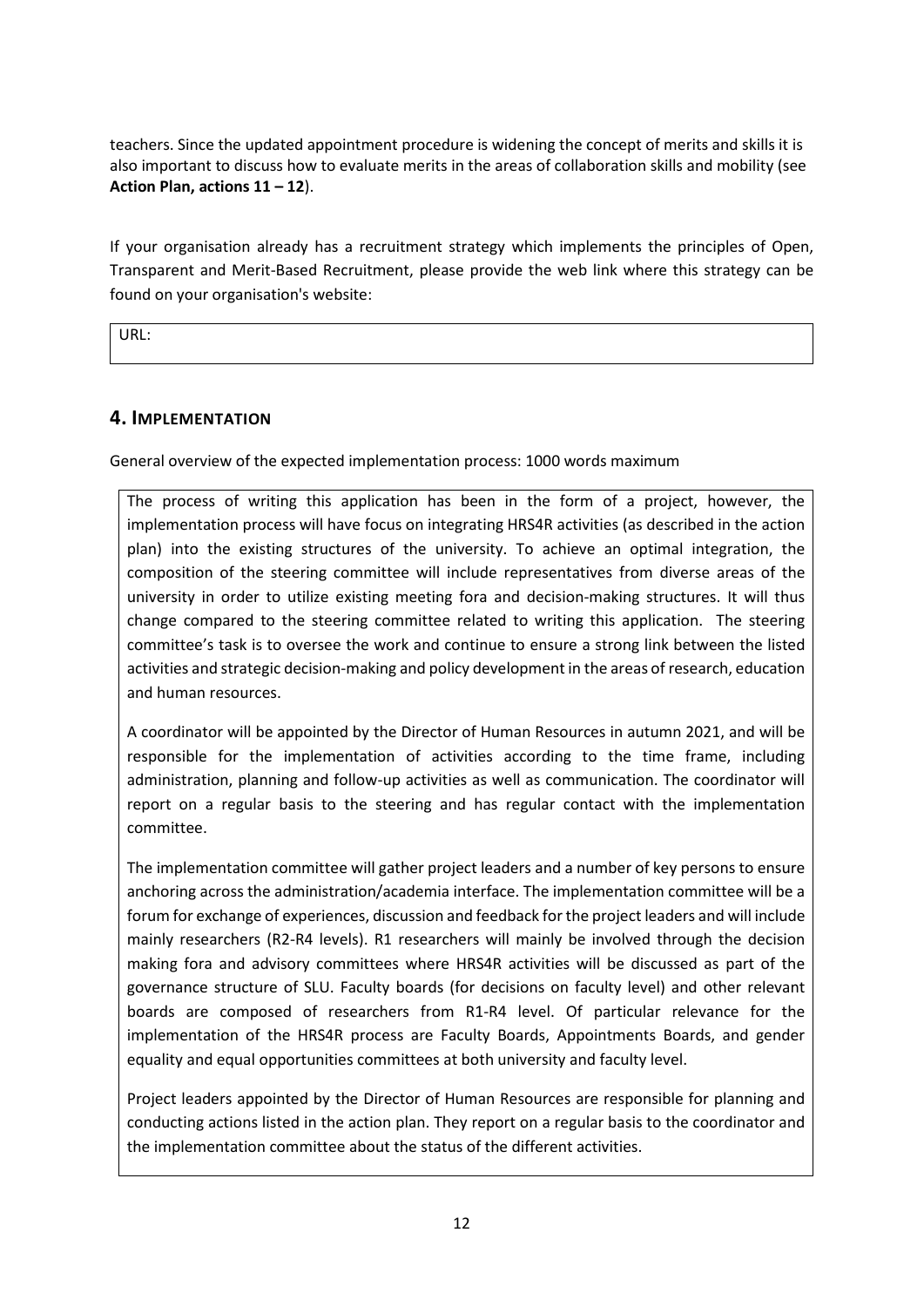Make sure you also cover all the aspects highlighted in the checklist below, which you will need to describe in detail:

| <b>Checklist</b>                                                                                                                                                                                         | *Detailed description and duly justification                                                                                                                                                                                                                                                                                                                                                                                                                                                                                                                                                                    |
|----------------------------------------------------------------------------------------------------------------------------------------------------------------------------------------------------------|-----------------------------------------------------------------------------------------------------------------------------------------------------------------------------------------------------------------------------------------------------------------------------------------------------------------------------------------------------------------------------------------------------------------------------------------------------------------------------------------------------------------------------------------------------------------------------------------------------------------|
| will<br>implementation<br>How<br>the<br>and/or<br>committee<br>steering<br>group<br>regularly oversee progress?                                                                                          | free text 500 words maximum<br>It will be the coordinator's responsibility to inform<br>the steering committee and meet with the<br>implementation committee on a regular basis.<br>Information can be shared in the form of reports<br>but, at least twice a year, progress will be discussed<br>meetings. It is also the coordinator's<br>at<br>responsibility to gather information from project<br>leaders on status of projects, and monitor and<br>document progress or deviations from the original<br>plan.                                                                                             |
| How do you intend to involve the<br>community,<br>research<br>your<br>main<br>stakeholders, in the implementation<br>process?                                                                            | free text 500 words maximum<br>The implementation process will follow the line of<br>operation at SLU, the line of operation within<br>academia being Vice-Chancellor, Faculty Dean,<br>Head of Department and will of course involve<br>appropriate decision-making and advisory bodies.<br>All members of boards and committees at SLU are<br>active researchers and often R1 researchers are<br>represented in these groupings. Both the steering<br>committee and the implementation committee will<br>consist of active researchers. Progress and results<br>are regularly published on the HRS4R website. |
| How do you proceed with the<br>alignment of organisational policies<br>with the HRS4R? Make sure the HRS4R<br>is recognized in the organisation's<br>research strategy, as the overarching<br>HR policy. | free text 500 words maximum<br>SLUs steering documents, policies and guidelines<br>are already in line with the principles of the Charter<br>Code. However, when these<br>kinds of<br>and<br>documents need to be updated, the coordinator<br>needs to be alerted to make sure an update will be<br>made according to the principles of the Charter and<br>Code.                                                                                                                                                                                                                                                |
| How will you ensure that the proposed<br>actions are implemented?                                                                                                                                        | free text 500 words maximum                                                                                                                                                                                                                                                                                                                                                                                                                                                                                                                                                                                     |